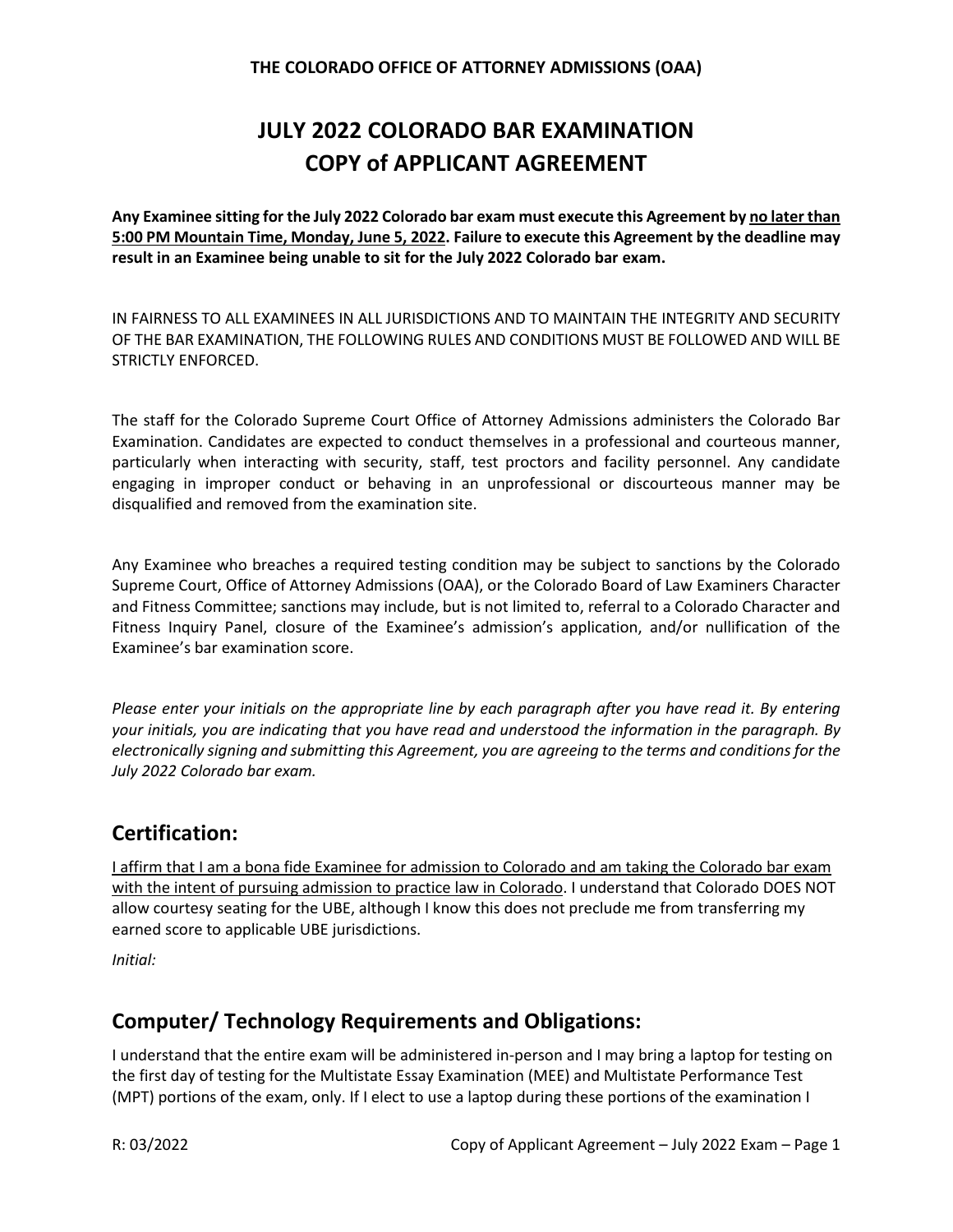understand that it is my sole responsibility that my testing computer meets all system requirements as set forth by ILG.

*Initial:*

I understand that I am responsible for monitoring my email account for the email address I have on file with OAA, as that is the email address that will be used to create examinees' ILG laptop registration accounts. And, I understand I must contact my OAA Licensure Analyst, via the online application Messaging Center, if I need to change my registered email address.

*Initial:*

#### **MANDATORY COMPUTER REGISTRATION:**

I will register with the required ILG software on a computer that meets requirements as specified by ILG. I understand that if I do not timely register my testing laptop, I will have to handwrite for the July 2022 Colorado bar examination.

*Initial:*

I understand that I must review and accept the use of ILG provisions and privacy policy and agree to be bound by those terms and conditions if I elect to use a laptop during the examination.

*Initial:*

I understand that I may NOT use an iPad or other tablet-type device to take the computer portion of the examination.

*Initial:*

I understand that if I do not own the computer that I intend to use for the examination, I am responsible for verifying that there are no restrictions in place on the computer that will prevent me from running the ILG software. I also understand that I must have access to the laptop after the examination has concluded until results are released.

*Initial:*

I acknowledge that a mechanical failure or malfunction of my computer or any other personal testing equipment will not be grounds for additional testing time or reconsideration or modification of my score.

*Initial:*

# **Testing Environment:**

**PROVIDED TESTING ITEMS:** To ensure the security and integrity of the examination, I understand the following items will be provided to me by OAA during exam administration: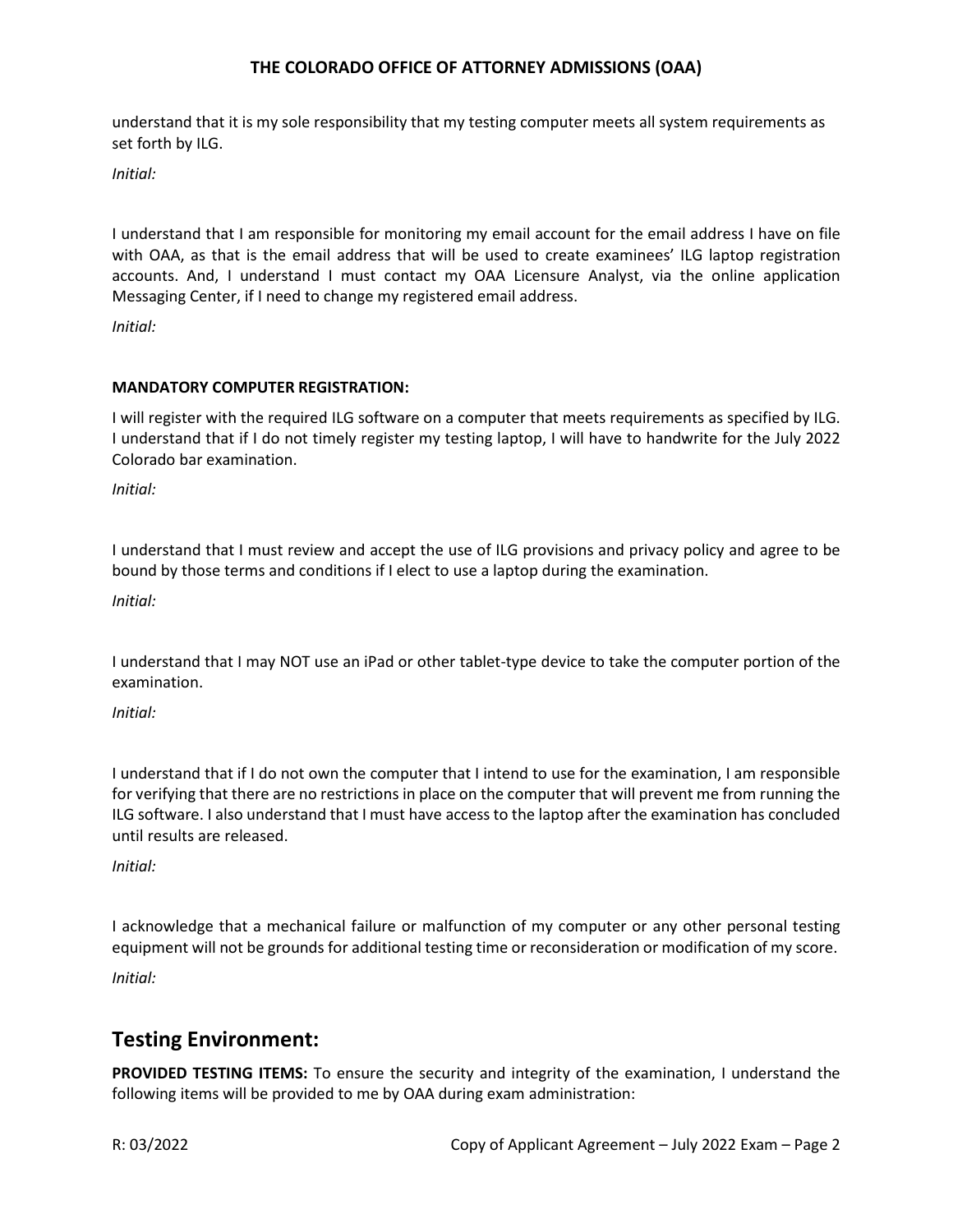- 1 writing pen (2 writing pens will be provided to handwriters);
- 1 highlighter;
- 2 pencils;
- 1 pencil sharpener; and
- 2 sets of ear plugs

*Initial:*

**PROHIBITED ITEMS**: To ensure the security and integrity of the examination, I understand the following personal items are prohibited and not permitted at your testing table:

- Any toy, clock, watch, sound emitting devices that makes a noise (smart watches, digital watches, analog watches, etc.), timers, fitness trackers, calculators, timepieces of any kind, including smart watches, wristwatches, stop watches and table clocks, and any other wrist wear.
- Backpacks, bags, purses, tote bags, bill-folds, wallets, briefcases, computer bags, laptop cases, sleeves, or shells.
- Highlighters, pens, pencils, book holders or stands, pencil grips, and correction fluid/Wite-out. Pens, pencils and highlighters will be provided. Personal writing instruments will be collected and discarded. Small hand held pencil sharpeners prohibited on Tuesday (permitted on Wednesday).
- Reference materials, bar review materials, notes of any kind.
- Cell phones and all other digital, electronic communication devices, data organizers or other digital or electronic storage devices.
- Photographic, recording and transmission devices.
- Devices equipped with GPS.
- Laptop cases, laptop external covers, and other unauthorized laptop accessories. External monitors are prohibited.
- Earplugs, sound suppression or noise canceling headphones. OAA will provide earplugs for both days of the exam.
- Paper items of any kind (including these Exam Instructions and Schedule), whether blank, printed, or written upon, including food, candy and gum wrappers.
- Beverages and beverage containers other than a clear re-sealable (twist or pop top) plastic bottle with the label removed.
- Plastic grocery or garbage bags (regardless of size).
- Key fobs, money, credit cards, hotel or building access cards.
- USB drives.
- Weapons of any kind.
- Hooded or pocketed sweatshirts or sweaters.
- Coats, sport jackets, fleece jackets, down vests and bulky outerwear.
- Garments with linings, significant bulk, or cargo pockets.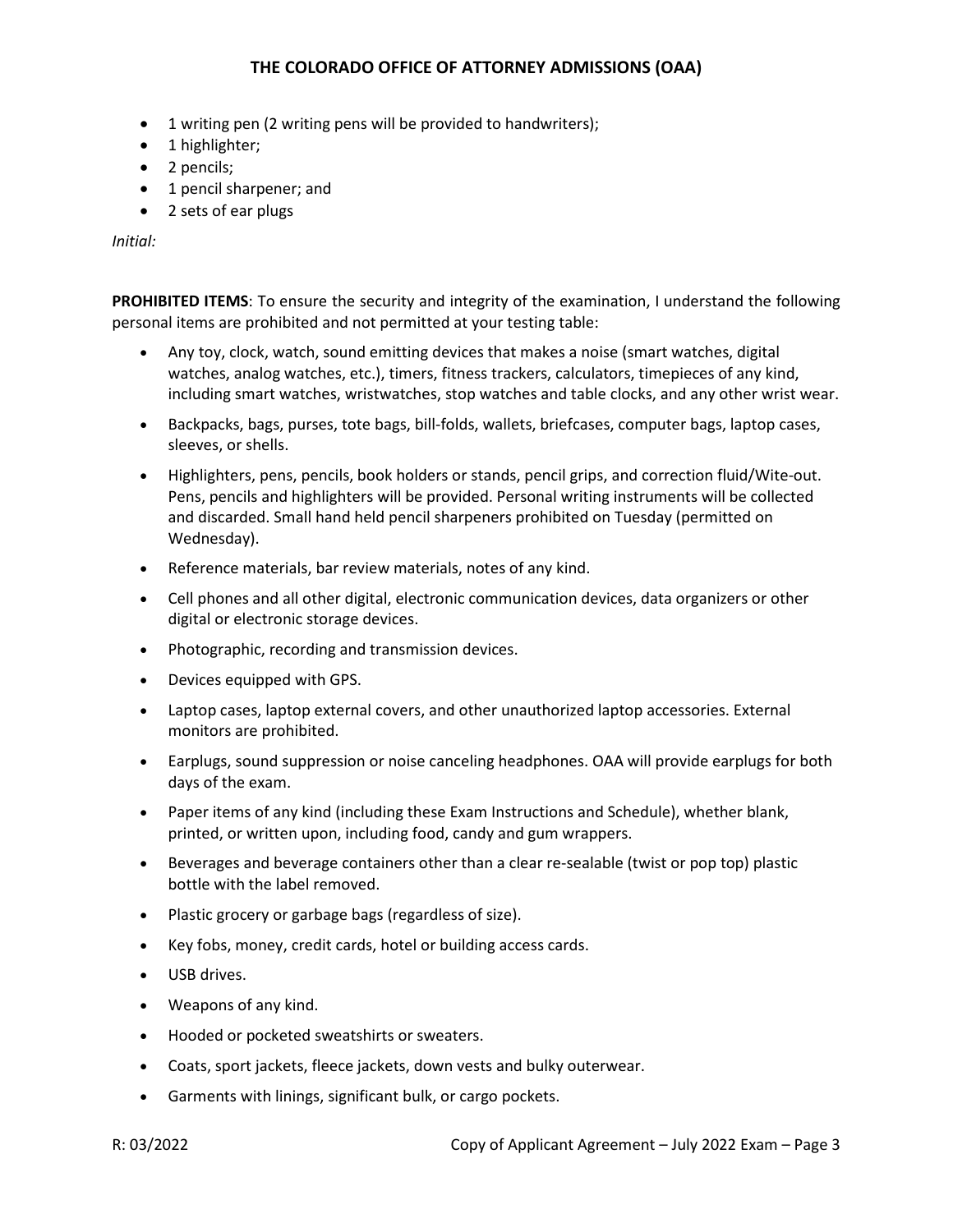- Pockets are prohibited to the extent that their design would allow even a small item to be stowed out of sight. Any allowable pockets must be empty at all times. Generally, pants designed with small form fitting pockets such as those found on regular style blue jeans are acceptable.
- Hats, bandanas, headbands, headgear and head coverings\*.
- Scarves, neckties, and other clothing accessories.
- Removable jewelry.
- Sunglasses and eyeglass cases. Blue light glasses permitted.

\*Unless for religious purposes.

*Initial:*

**PROHIBITED BEHAVIOR**: To ensure the security and integrity of the examination, I understand that I may NOT:

- It is strictly prohibited to reproduce or disclose any [MEE, MPT, and/or MBE] questions or answers by any unauthorized means to any person or to any public forum at any time, including after the examination, until the questions have been publicly released by NCBE. This includes disclosing the substance or details of any test question fact pattern or answer, in whole or in part, by email, blogs, online social or professional networking sites, or any other unauthorized means.
- Wear a headset, headphones of any kind, earmuffs, hats, or anything that covers the head, ears, or face. (Head coverings for religious purposes are permitted.)
- Seek, obtain, or use answers or information from another Examinee or any other person or source during the bar exam administration. Discussion of examination content with other examinees.
- During any testing session, communicate through any means whatsoever, including any visual, aural, verbal, electronic, or any other type of communication, with another Examinee or any other person except for seeking assistance from bar exam staff or technicians.
- Sit for the examination for any purpose other than admission to the bar.
- Wear 'removable' jewelry, non-prescription glasses (other than permitted "blue light" glasses), or clothing that may be deemed offensive or derogatory.
- Attempt to take the examination for someone else.
- Use unauthorized notes, books, calculators, wrist watches/timepieces, notations or other aids.
- Use unauthorized pens; pencils (pens and pencils will be provided to you).
- Failure to follow written and/or verbal instructions.
- Possession or use of photographic, recording or transmission devices.
- Write on any material other than what is provided at the exam for the purpose of note taking during exam sessions.
- Remove of examination materials or notations of any kind from the examination.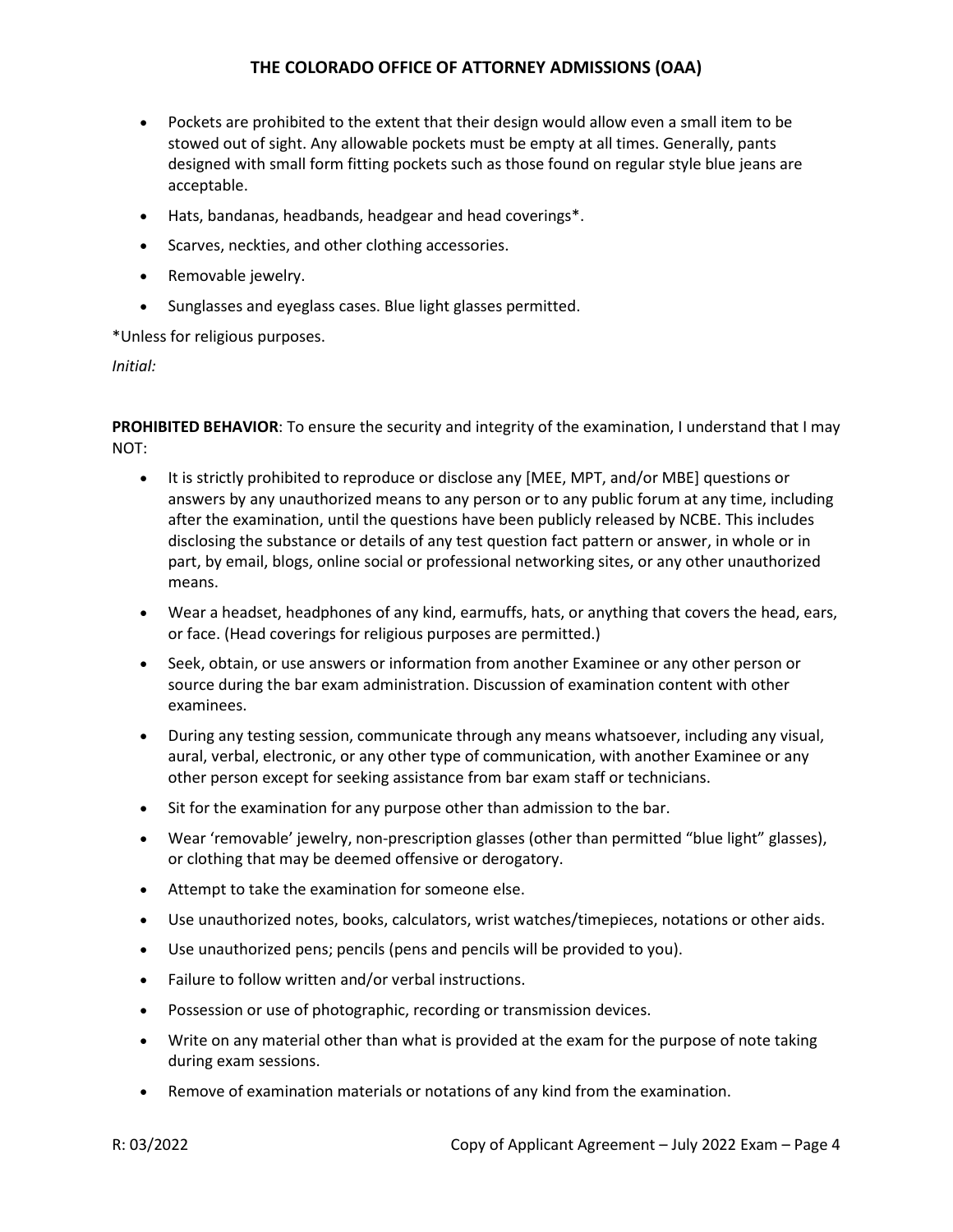- Fail to follow verbal or written instructions.
- Disrupt other candidates.
- Behave in an unprofessional or discourteous manner when interacting with others.
- Be under the influence of alcohol. Use of any tobacco, illegal drugs, marijuana, non-prescription medications or other products that may interfere with an examinee's and other examinee's wellbeing.
- Any other breach of verbal or written instructions.

#### *Initial:*

**PERMITTED ITEMS**: I understand that the following items are permitted in the testing area:

- A cushion or regular-sized bed pillow (no Queen, King or oversized pillows). No pillowcases or removable covers.
- A laptop computer with ILG Exam360 on it and compatible power cord. If using a laptop battery it should be fully charged in case there is a power interruption or use a back-up power pack. I understand it is recommended that I keep my computer/laptop plugged in during the exam for optimal computer performance.
- Medication and menstruation products. Medical devices (e.g. glucose monitor, breast pumps, etc.) if approved as a courtesy accommodation (see submission for[m here\)](https://www.coloradosupremecourt.com/Future%20Lawyers/TestingAccommodations.asp).
- Snacks and beverages in clear plastic containers, with no labels or printing on them. (I understand that I should have a secure lid on any beverages, as I will not be given extra time if the beverage spills.).
- Face mask/covering, and shields.
- Pencil sharpener and eraser on Wednesday ONLY.
- Blue light glasses.

*Initial:*

# **TEST SECURITY:**

The MPT, MEE and MBE are owned by the National Conference of Bar Examiners (NCBE) and protected by U.S. copyright laws. I understand that I am not permitted to remove or attempt to remove original, duplicated, or recorded test materials, notes, reconstructed test questions, or answers by any means or at any time. This includes sharing the substance or details of any test question fact pattern, option choices, or answer, in whole or in part, by verbal communication, email, blogs, online social or professional networking sites, written notes, or any other means.

*Initial:*

I shall not falsify or misrepresent information required for admission to the examination, impersonate another Examinee, or have an impersonator take the examination on my behalf.

*Initial:*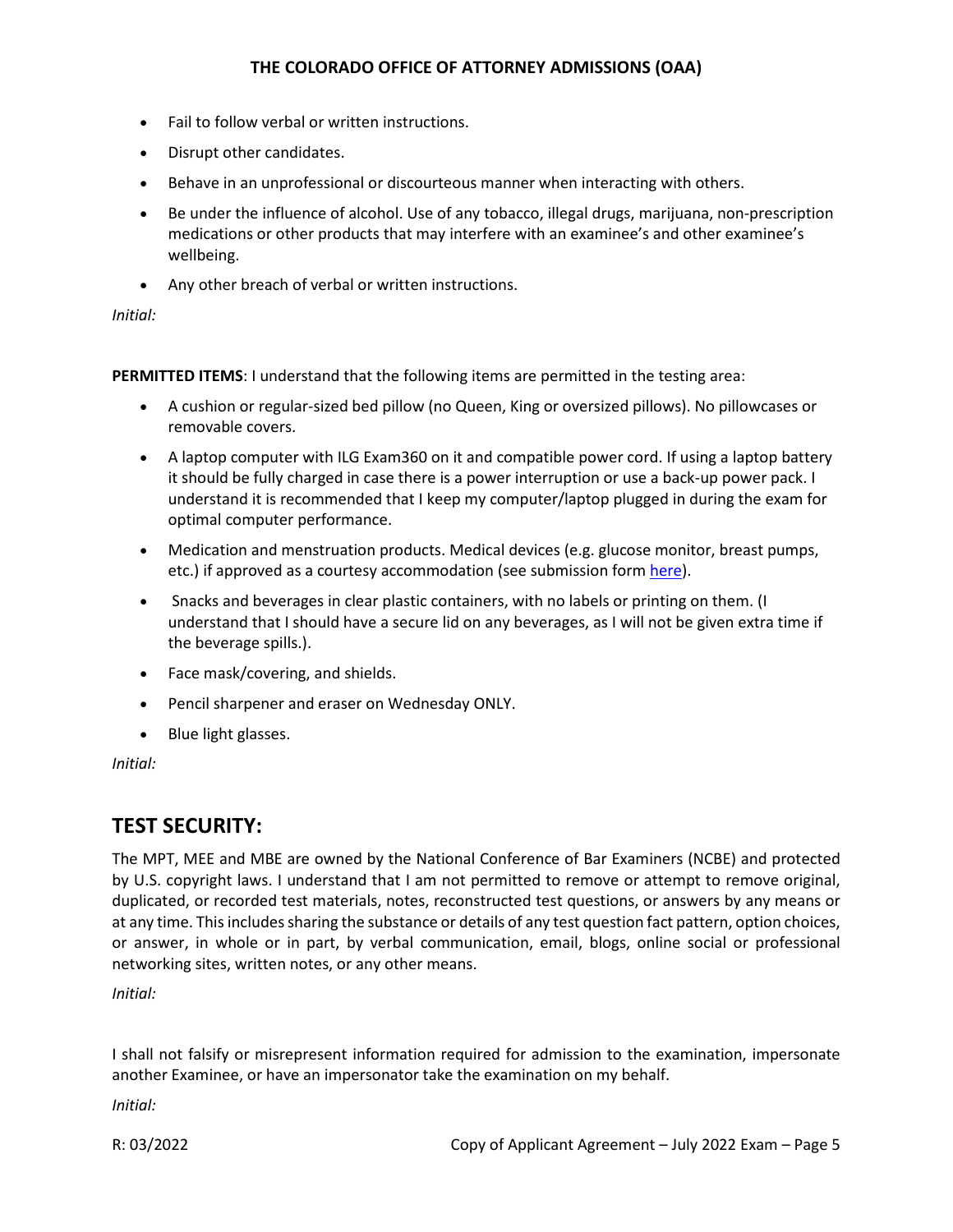I will not give, receive, or seek aid from any other Examinee or source during the administration of the examination, with the exception of seeking technical assistance from ILG or OAA.

*Initial:*

Just like licensed attorneys have an ethical duty to report serious misconduct by other attorneys, I understand that if I become aware of dishonest conduct by other examinees I must report that to the Office of Attorney Admissions.

*Initial:*

I will not place my name or initials or otherwise make any attempt of personal identification in any way on any part of the examination answers, except where may be required by the use of my NBCE or OAAassigned examinee number.

*Initial:*

# **BAR EXAM STRATEGIES AND STORIES PROGRAM:**

An option for all examinees taking the July 2022 bar examination is to participate in the Bar Exam Strategies and Stories Program. This program is a longitudinal study conducted by a team of law and psychology researchers from Indiana University, University of Southern California, and Stanford University.

Participation in the Bar Exam Strategies and Stories Program is voluntary. I understand that if I elect to participate in the program some basic identifying information will be shared with the program researchers to include but not limited to my name, email address, and bar exam score. I authorize OAA to share requisite information that is needed for participation in the study. I may sign up for the program a[t https://iupsych.az1.qualtrics.com/jfe/form/SV\\_9EQYotkiAQPJ5nE.](https://iupsych.az1.qualtrics.com/jfe/form/SV_9EQYotkiAQPJ5nE) *Initial:*

# **COVID-19 PROTOCOLS:**

I agree that if I am exhibiting symptoms of COVID-19 during the July 2022 exam, I will excuse myself from the exam, inform staff of my condition and will not return. I agree that if I exhibit symptoms of COVID-19 during the exam, the OAA may disclose my name, contact information and the fact that I was present at the July 2022 exam to public health agencies and the exam facility.

*Initial:*

I agree that while I am at the Colorado Bar Exam testing site I will make every effort possible to stay at least six (6) feet away from any other person at all times.

*Initial:*